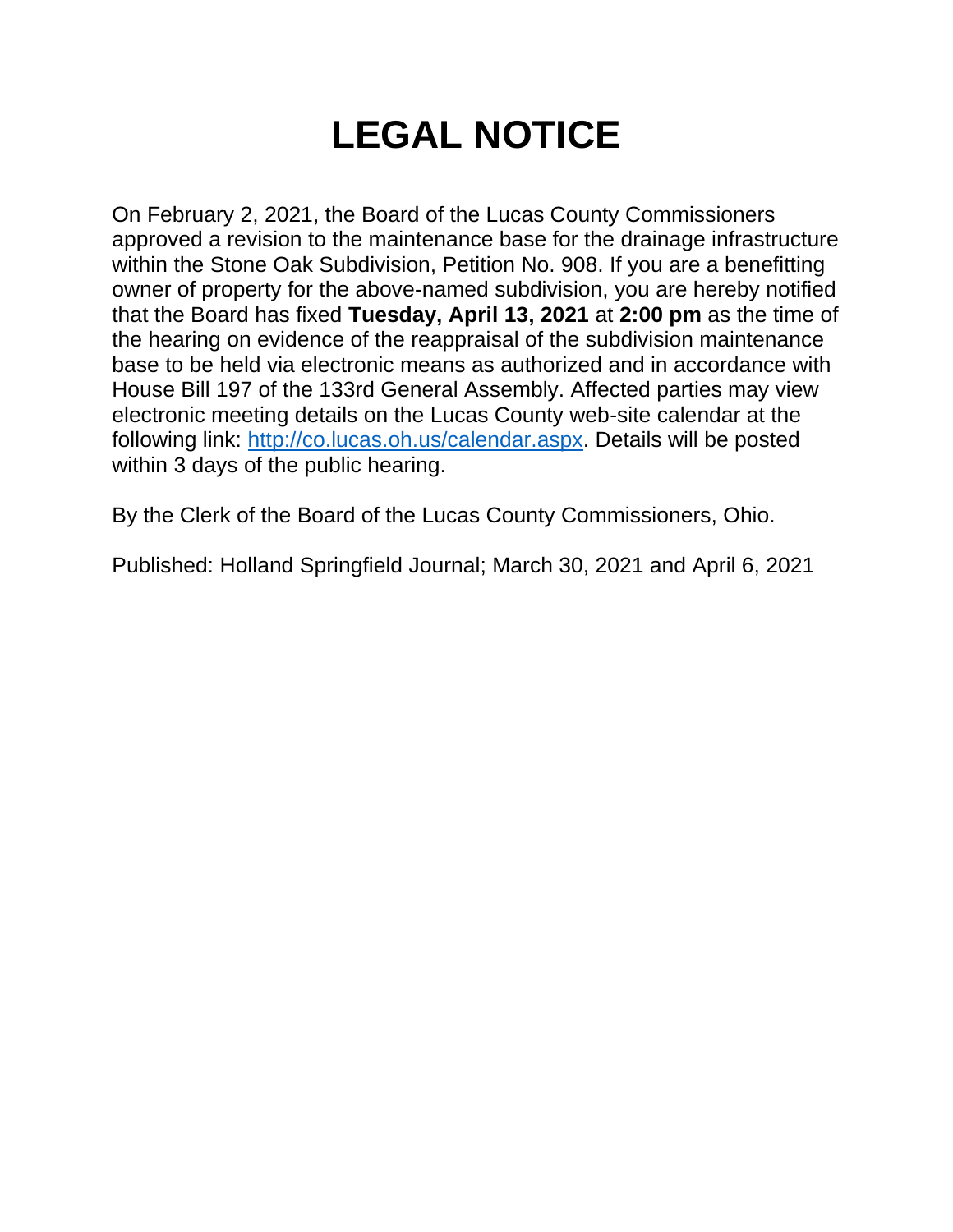## **Frequently Asked Questions (FAQ) Subdivision Maintenance Base Reappraisals**

### **1. Why am I getting a notice?**

Your property is a benefitting property for an existing petitioned subdivision's drainage infrastructure (e.g., stormwater retention ponds). This was determined at the time the petition (Petition #908) was approved by the Board of the Lucas County Commissioners. Previously, the maintenance base amount remained at the amount which was approved at the time of petition approval for perpetuity with no method to change the maintenance base to reflect inflation since petition approval. A recent change to the Ohio Revised Code provides for a process to change the maintenance base due to the factors such as inflation.

#### **2. Why is this being done now?**

The maintenance base revision process requires the County Engineer to review and recommend changes to the maintenance base every six years to the Board. As this is a new process permitted by code, this is the first time the maintenance base has been reviewed since the establishment of the petition in the 1980s. Therefore, the changes to the maintenance base are significant. In the future, the changes will likely largely reflect inflation over the six-year review period.

#### **3. What is the Maintenance Base Assessment?**

The Maintenance Base Assessment is based on the value of the whole project using methods according to Ohio Petition Law. It serves as the basis on which the costs for maintenance would be proportioned for assessment. It also serves as the maximum assessment that any property could theoretically incur. In addition, the Board can choose to collect an assessment for future maintenance in an amount up to 20% of the total maintenance base. The minimum assessment that can be collected per year is \$4. If maintenance work is performed, the maintenance assessment is calculated as follows:

Maintenance Assessment = Property Maintenance Base  $\div$  Total Maintenance Base x Maintenance Cost

Example: If your Property Maintenance Base is \$1,000 and we have \$100,000 total in Total Maintenance Base, and if the Maintenance Cost for the subdivision is \$2,000, your assessment for maintenance would be calculated as follows:

Given the example above, the maintenance assessment for the property would be:  $$1,000 \div $100,000 \times $2,000 = $20.00$ .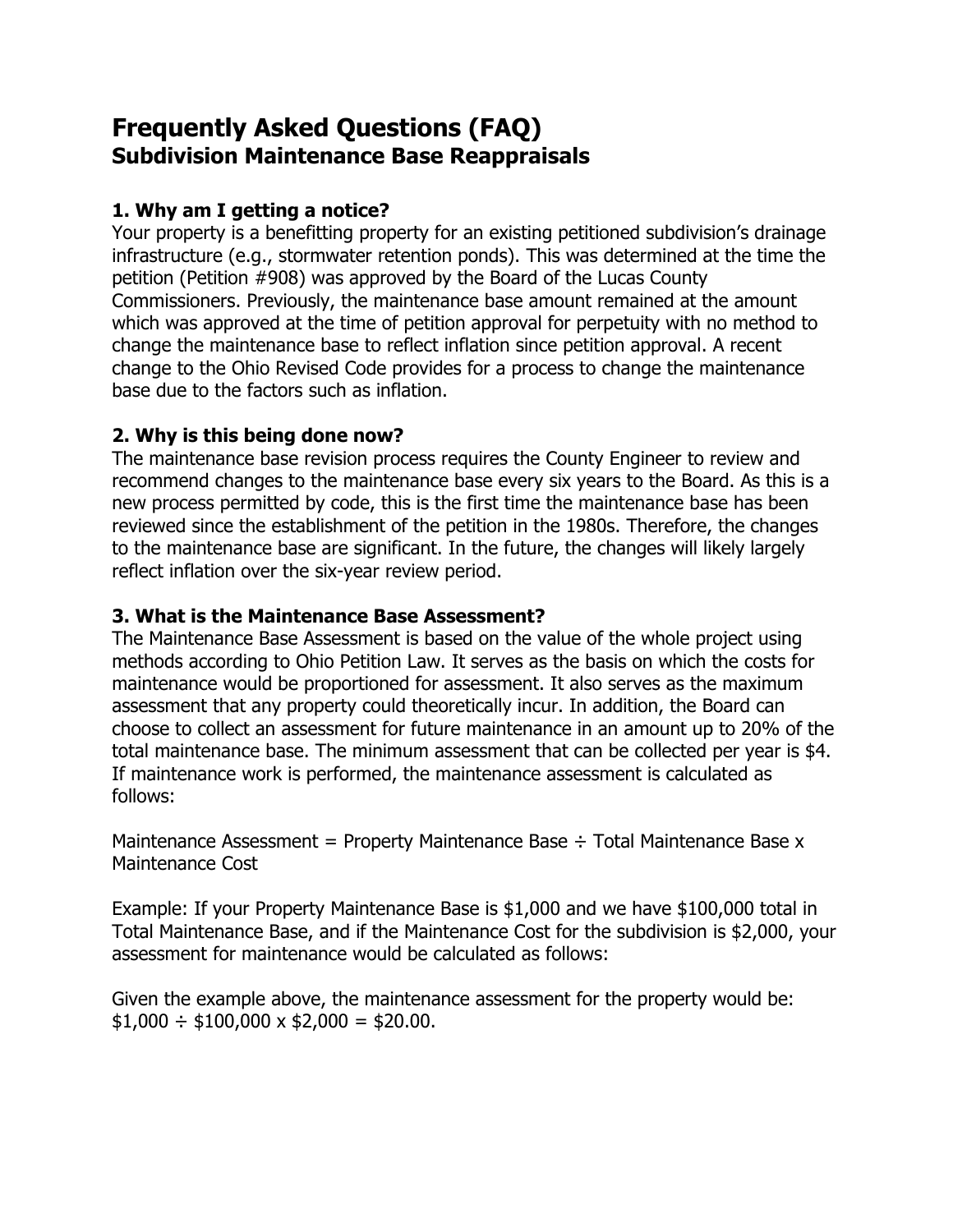#### **4. How was the Maintenance Base Assessment breakdown between the golf course and other home/property owners determined?**

The Maintenance Base Assessment breakdown follows assessment cost-sharing details included in the original petition and is as follows:

Maintenance Base:

1/3 – Golf Course

2/3 – Split equally amongst residential parcel owners

#### **5. Can I oppose whether my property is subject to assessment?**

No. The identified properties are already subject to assessment as a result of the original petition establishment. That cannot change as a result of this process to revise the assessment base.

#### **6. What is the purpose of the hearing?**

The hearing is not a "public meeting". It is actually a quasi-judicial hearing, which is governed by the Ohio Revised Code. The purpose of the hearing is to receive sworn testimony and/or evidence from affected property owners on the amount of their property's maintenance base. Only impacted property owners, or their representatives, are permitted to testify. This process is similar to the Board of Revision process for real property values. The Board can only consider testimony which is related to the value of the maintenance base and on no other matters.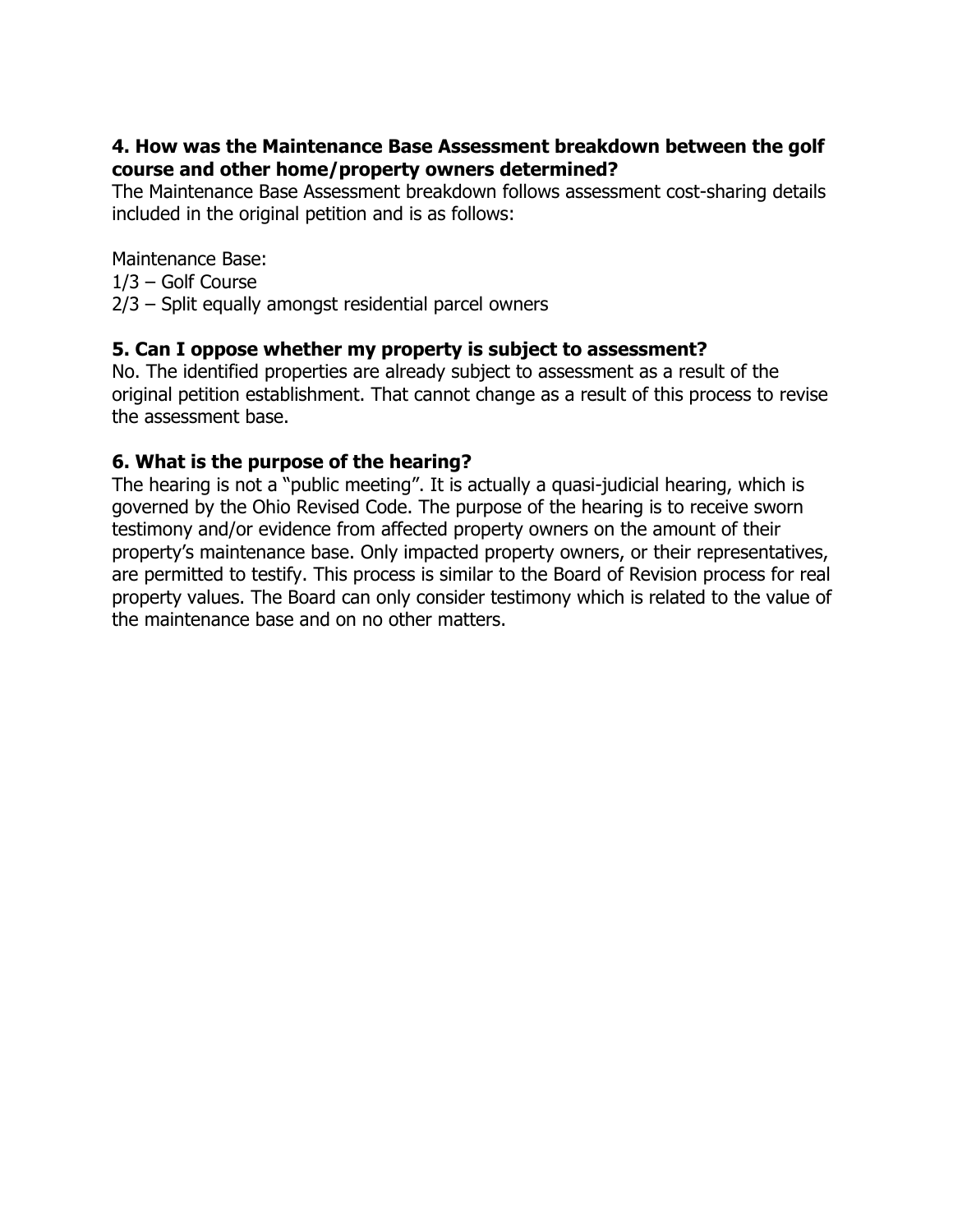| <b>STONE OAK - MAINTENANCE ROLL</b>                                                     |                      |                          |                                          |
|-----------------------------------------------------------------------------------------|----------------------|--------------------------|------------------------------------------|
| <b>Property Owners</b>                                                                  | <b>Parcel Number</b> |                          | Former Maintenance   Revised Maintenance |
|                                                                                         |                      | <b>Base Value</b>        | <b>Base Value</b>                        |
| STONE OAK COUNTRY CLUB, INC., AN OH LIMITED PT                                          | 6590991              | \$238,012.67             | \$511,727.17                             |
| STONE OAK COUNTRY CLUB, INC., AN OH LIMITED PT                                          | 6590994              | \$238,012.67             | \$511,727.17                             |
| STONE OAK COUNTRY CLUB, INC., AN OH LIMITED PT                                          | 6590997              | \$238,012.67             | \$511,727.17                             |
| STONE OAK COUNTRY CLUB, INC., AN OH LIMITED PT                                          | 6591001              | \$238,012.67             | \$511,727.17                             |
| ADOLINE JACK & DEBORAH                                                                  | 6590217              | \$3,271.65               | \$7,034.05                               |
| AGRAWAL SUDHA R TRUSTEE                                                                 | 6591637              | \$3,271.65               | \$7,034.05                               |
| AGUILLON MONINA U TR                                                                    | 6590714              | \$3,271.65               | \$7,034.05                               |
| AHMED ABUL FAIZ & SHAHEEN A ALAM (ORSURVTC)                                             | 6590657              | \$3,271.65               | \$7,034.05                               |
| AIRPORT HIGHWAY REAL ESTATE HOLDINGS LLC                                                | 6591024              | \$3,271.65               | \$7,034.05                               |
| AJMERA PRAKASH R & RITA P                                                               | 6591687              | \$3,271.65               | \$7,034.05                               |
|                                                                                         |                      |                          |                                          |
| ALGHAZZAWI HANI ET AL                                                                   | 6591314              | \$3,271.65               | \$7,034.05                               |
| ALLEMAN LUANN M TRUSTEE                                                                 | 6591087              | \$3,271.65               | \$7,034.05                               |
| ALLMAN DIANE Y TRUSTEE ETAL                                                             | 6590830              | \$3,271.65               | \$7,034.05                               |
| ALTERMATT WILLIAM E & KAREN L (ORSURVTC)                                                | 6590859              | \$3,271.65               | \$7,034.05                               |
| ALVAREZ IVAN D & TERESITA                                                               | 6591414              | \$3,271.65               | \$7,034.05                               |
| AMES GERALD L & GWEN A                                                                  | 6590787              | \$3,271.65               | \$7,034.05                               |
| AMOS LARRY K TRUSTEE OF THE LARRY K AMOS                                                | 6590377              | \$3,271.65               | \$7,034.05                               |
| ANAIR RYAN S & LISA M (ORSURVTC)                                                        | 6591773              | \$3,271.65               | \$7,034.05                               |
|                                                                                         |                      |                          |                                          |
| AREVALO PABLO FELIPE PACOMPEA                                                           | 6590074              | \$3,271.65               | \$7,034.05                               |
| ARMSTRONG ALEXANDER S & NANCY S                                                         | 6590812              | \$3,271.65               | \$7,034.05                               |
| ARQUETTE LESLIE M & BRIDGET M (TRUSTEE)                                                 | 6590907              | \$3,271.65               | \$7,034.05                               |
| AVRAM TIBERIU S & RALUCA                                                                | 6590527              | \$3,271.65               | \$7,034.05                               |
| AZONI STEPHEN L & JULIE ATRUSTEE                                                        | 6590254              | \$3,271.65               | \$7,034.05                               |
| BACH ROZALYN A TRUSTEE                                                                  | 6590601              | \$3,271.65               | \$7,034.05                               |
| BADONI JENNIFER M (AS TRUSTEE)                                                          | 6591547              | \$3,271.65               | \$7,034.05                               |
| BAILEY GEOFFREY R & ANN BAILEY                                                          | 6591514              | \$3,271.65               | \$7,034.05                               |
|                                                                                         |                      |                          |                                          |
| <b>BAITHER KAREN</b>                                                                    | 6591747              | \$3,271.65               | \$7,034.05                               |
| <b>BALL SHAWN M ETAL</b>                                                                | 6590077              | \$3,271.65               | \$7,034.05                               |
| BANDELARIA NAPOLEON R & JOSEFINA V                                                      | 6590827              | \$3,271.65               | \$7,034.05                               |
| BARTLETT THOMAS L & VICTORIA S                                                          | 6591401              | \$3,271.65               | \$7,034.05                               |
| <b>BAYER CHARLES J</b>                                                                  | 6591769              | \$3,271.65               | \$7,034.05                               |
| BEARDSLEY SUE V TRUSTEE                                                                 | 6590878              | \$3,271.65               | \$7.034.05                               |
| <b>BECKER JENNIE</b>                                                                    | 6590711              | \$3,271.65               | \$7,034.05                               |
| BENDER ROBERT G & MARILYN G                                                             | 6590901              | \$3,271.65               | \$7,034.05                               |
| BEREBITSKY MICHAEL J & BARBARA G                                                        | 6591758              | \$3,271.65               | \$7.034.05                               |
| BERG RANDALL D & MARY F                                                                 | 6591601              | \$3,271.65               | \$7,034.05                               |
| <b>BERGQUIST DIANA M</b>                                                                | 6590307              | \$3,271.65               | \$7,034.05                               |
| BERNARD MICHAEL P (TRUSTEE) OF THE JANET                                                | 6590805              | \$3,271.65               | \$7,034.05                               |
| <b>BERNARD THOMAS J</b>                                                                 | 6590909              | \$3.271.65               | \$7,034.05                               |
| BERNARDO BELLA                                                                          | 6590564              | \$3,271.65               | \$7,034.05                               |
| BHADURI SARIT B & SUTAPA                                                                | 6590604              | \$3,271.65               | \$7,034.05                               |
| BHALLA RAVI K & VINITA TRUSTEES                                                         | 6591524              | \$3,271.65               | \$7,034.05                               |
| BIEBER ROBERT M & JOHNETTE M TRUSTEES                                                   | 6591084              | \$3,271.65               | \$7,034.05                               |
| <b>BLACK DERRICK A &amp; JANE</b>                                                       | 6590926              | \$3,271.65               | \$7.034.05                               |
| <b>BLACKMON WINSTON W JR</b>                                                            | 6590134              | \$3,271.65               | \$7,034.05                               |
| BLAKESLEE DON A & LYNN M (OR SURVTC)                                                    | 6591164              | \$3,271.65               | \$7,034.05                               |
| BLANCHONG MICHAEL D & TINA M (TRS) OF                                                   | 6590654              | \$3,271.65               | \$7,034.05                               |
| BLANK ROGER J JR & GEORGIA L                                                            | 6591281              | \$3,271.65               | \$7,034.05                               |
| <b>BLAY JEFFREY E &amp; LOLITA Y</b>                                                    | 6591027              | \$3,271.65               | \$7,034.05                               |
| BLOOD MARGARET M SUCCESSOR TRUSTEE                                                      | 6590908              | \$3,271.65               | \$7,034.05                               |
| <b>BLYTHE CLAIRE S</b>                                                                  | 6590803              | \$3,271.65               | \$7,034.05                               |
| <b>BOADI ABRAHAM H</b>                                                                  | 6590001              | \$3,271.65               | \$7,034.05                               |
| BOKERMAN JOEL A & JILL A                                                                | 6590899              | \$3,271.65               | \$7,034.05                               |
| BOKERMAN JOEL A & JILL A (ORSURVTC)                                                     | 6590531              | \$3,271.65               | \$7,034.05                               |
| <b>BOLDYS SUSAN (TRUSTEE) OF THE SUSAN BOLDYS</b>                                       | 6590767              | \$3,271.65               | \$7,034.05                               |
| <b>BOLIN MARK D &amp; KATHRYN R</b>                                                     | 6590007              | \$3,271.65               | \$7,034.05                               |
| <b>BOLLIN MARY LOU TRUSTEE</b>                                                          | 6591744              | \$3,271.65               | \$7,034.05                               |
| <b>BOMBICK MATTHEW</b>                                                                  | 6590461              | \$3,271.65               | \$7,034.05                               |
| <b>BOND SUZANNE M TRUSTEE</b>                                                           | 6590484              | \$3,271.65               | \$7,034.05                               |
| BRACY WILLIAM H TRUSTEE UAD OCT 24TH                                                    | 6590929              | \$3,271.65               | \$7,034.05                               |
| <b>BRADLEY ELLEN J TRUSTEE</b>                                                          | 6590794              | \$3,271.65               | \$7,034.05                               |
| <b>BRADY ROBERT F &amp; JENNIFERA</b>                                                   | 6591664              | \$3,271.65               | \$7,034.05                               |
| <b>BRADY THOMAS E &amp; ELIZABETH C</b>                                                 | 6591627              | \$3,271.65               | \$7,034.05                               |
| <b>BRADY THOMAS E &amp; ELIZABETH C</b>                                                 | 6591631              | \$3,271.65               | \$7,034.05                               |
| BRANDEBERRY ROBERT W & DALIA (ORSURVTC)                                                 | 6590057              | \$3,271.65               | \$7,034.05                               |
| BRAUN THERESA P, TRUSTEE                                                                | 6591067              | \$3,271.65               | \$7,034.05                               |
| <b>BRICKNER DAVID J</b>                                                                 | 6590919              | \$3,271.65               | \$7,034.05                               |
| BRODY EDWARD M & CHRISTINE M ANGEVINE                                                   | 6591634              | \$3,271.65               | \$7,034.05                               |
| BROWN DANIEL A & AUDREA A (ORSURVTC)<br><b>BRUNN DAVID H &amp; MARILYN C (ORSURVTC)</b> | 6590124<br>6590834   | \$3,271.65<br>\$3,271.65 | \$7,034.05<br>\$7,034.05                 |
|                                                                                         |                      |                          |                                          |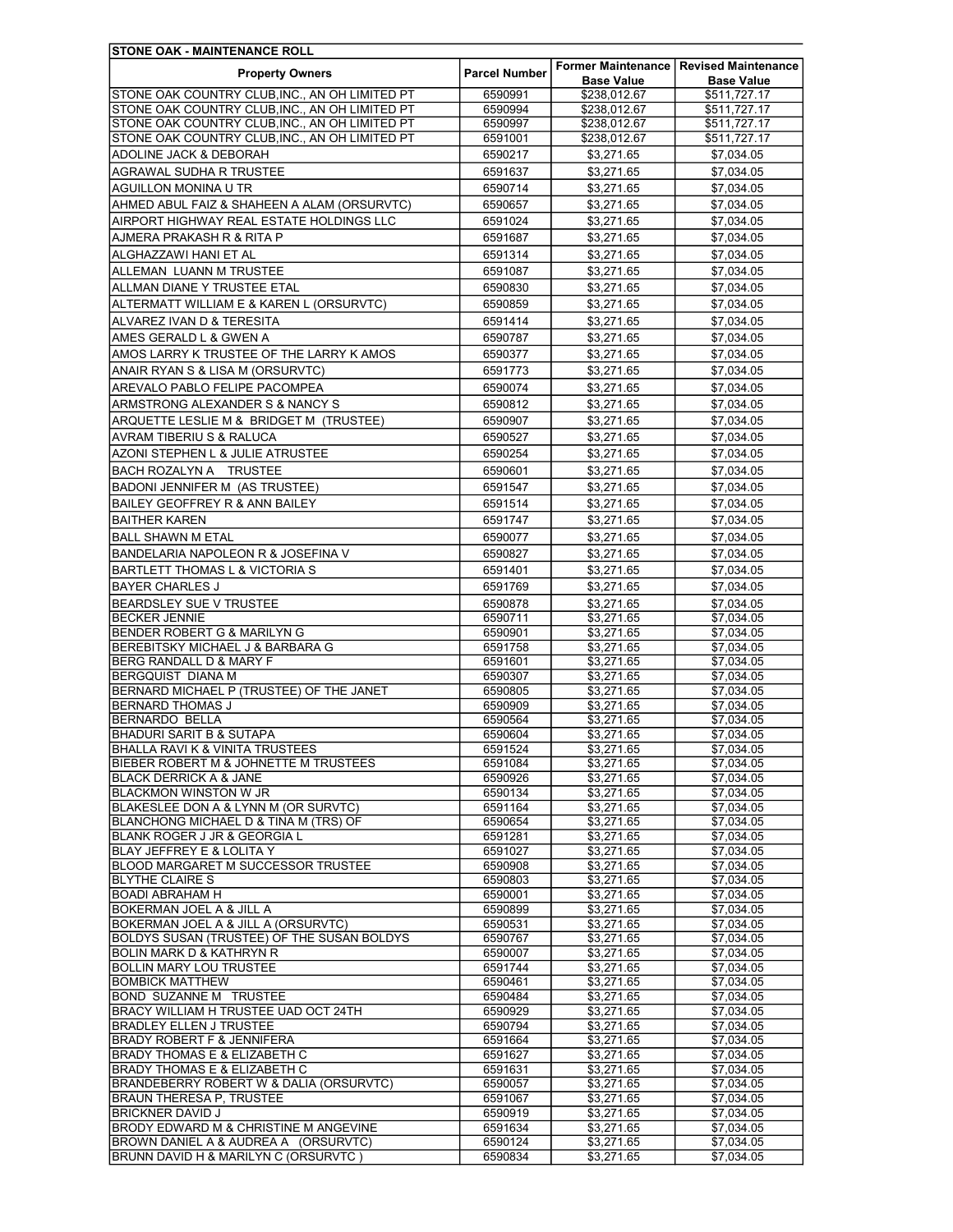| <b>ISTONE OAK - MAINTENANCE ROLL</b>                |                      |                   |                                                 |
|-----------------------------------------------------|----------------------|-------------------|-------------------------------------------------|
| <b>Property Owners</b>                              | <b>Parcel Number</b> |                   | <b>Former Maintenance   Revised Maintenance</b> |
|                                                     |                      | <b>Base Value</b> | <b>Base Value</b>                               |
| <b>BUCKLAND EUGENE L &amp; LYNETTE M (ORSURVTC)</b> | 6590768              | \$3,271.65        | \$7,034.05                                      |
| <b>BURKE LISA K</b>                                 | 6590507              | \$3,271.65        | \$7,034.05                                      |
| <b>BURNS MICHAEL D &amp; SALLEE J</b>               | 6591742              | \$3,271.65        | \$7.034.05                                      |
| BURNS SCOTT A & MARY LYNN                           | 6590337              | \$3,271.65        | \$7,034.05                                      |
| BURWELL BRIAN KEITH & SUSAN C                       | 6591724              | \$3,271.65        | \$7,034.05                                      |
| <b>BUSCHUR ROBERT &amp; JENELLE L</b>               | 6590237              | \$3,271.65        | \$7,034.05                                      |
| <b>BUTLER ERNESTINE L</b>                           | 6590860              | \$3,271.65        | \$7,034.05                                      |
| CABANSKI ROBERT W & PATRICIA W                      | 6590815              | \$3,271.65        | \$7,034.05                                      |
| CAMACHO FLORA C                                     |                      | \$3,271.65        | \$7,034.05                                      |
|                                                     | 6590838              |                   |                                                 |
| CANDLE JASON T & NICOLE KATHLEEN                    | 6591191              | \$3,271.65        | \$7,034.05                                      |
| CARDONE SUSAN L TRUSTEE                             | 6591748              | \$3,271.65        | \$7,034.05                                      |
| CARLSON GLENN H & KIMBERLY S                        | 6591271              | \$3,271.65        | \$7,034.05                                      |
| <b>CARPENTER MICHAEL &amp; MARIANNE</b>             | 6590294              | \$3,271.65        | \$7,034.05                                      |
| CARRIGAN CATHERINE G SUCCESSOR TRUSTEE              | 6590752              | \$3,271.65        | \$7,034.05                                      |
| <b>CARUSO KATHLEEN M TR</b>                         | 6590804              | \$3,271.65        | \$7,034.05                                      |
| CASEY MICHAEL E & KAREN A                           | 6591790              | \$3,271.65        | \$7,034.05                                      |
| CASSIDY MICHAEL P & TARA L                          | 6591714              | \$3,271.65        | \$7,034.05                                      |
| CASTO LYNN D & KEITH G (OR SURVTC)                  | 6590434              | \$3,271.65        | \$7,034.05                                      |
| <b>CAUFFIEL PHYLLIS</b>                             | 6590621              | \$3,271.65        | \$7,034.05                                      |
| <b>CAUFFIEL PHYLLIS C</b>                           | 6590614              | \$3.271.65        | \$7,034.05                                      |
| <b>CAUFFIEL PHYLLIS C</b>                           | 6590617              | \$3,271.65        | \$7,034.05                                      |
| <b>CAVANAUGH STEVEN M TRUSTEE</b>                   |                      |                   |                                                 |
|                                                     | 6590187              | \$3,271.65        | \$7,034.05                                      |
| <b>CHAMBERS MARCIA J TRUSTEE</b>                    | 6590594              | \$3,271.65        | \$7,034.05                                      |
| <b>CHAMBERS MARCIA J TRUSTEE</b>                    | 6590597              | \$3,271.65        | \$7,034.05                                      |
| <b>CHAUDHARI KALPESH</b>                            | 6590541              | \$3,271.65        | \$7,034.05                                      |
| CHAUDHARY OMAR N & CECELIA A                        | 6591274              | \$3,271.65        | \$7,034.05                                      |
| CHEW WAI K & MICHELLE NG                            | 6591321              | \$3,271.65        | \$7,034.05                                      |
| CLARKE DAVID T & CAROL A (ORSURVTC)                 | 6590171              | \$3,271.65        | \$7.034.05                                      |
| <b>CLAUS BERNARD F TRUSTEE</b>                      | 6590782              | \$3,271.65        | \$7,034.05                                      |
| <b>CLB</b>                                          | 6590127              | \$3,271.65        | \$7,034.05                                      |
| <b>COLELLA RICHARD &amp; MICHELLE</b>               | 6591611              | \$3,271.65        | \$7,034.05                                      |
| COLEMAN JEFFERY T & CYNTHIA C (ORSURVTC)            | 6590754              | \$3,271.65        | \$7,034.05                                      |
|                                                     |                      |                   |                                                 |
| CONNELL DAVID K & JAN D                             | 6590384              | \$3,271.65        | \$7,034.05                                      |
| <b>CONNER MORIAH L</b>                              | 6591504              | \$3,271.65        | \$7,034.05                                      |
| CONRAD RICHARD L & CHERYLL                          | 6590517              | \$3,271.65        | \$7,034.05                                      |
| <b>COOK THOMAS &amp; LINDA (ORSURVTC)</b>           | 6590491              | \$3,271.65        | \$7,034.05                                      |
| COOMBS ROBERT J & KATHLEEN S TRUSTEES               | 6591421              | \$3,271.65        | \$7,034.05                                      |
| <b>COOPER BROOKS A</b>                              | 6590071              | \$3,271.65        | \$7,034.05                                      |
| <b>CULLER RODNEY R &amp; TAMARA M</b>               | 6591051              | \$3,271.65        | \$7,034.05                                      |
| CURRIE DAVID S JR & JENANNE C (ORSURVTC)            | 6590779              | \$3,271.65        | \$7,034.05                                      |
| <b>CZERNIEJEWSKI NATHAN &amp; JENNIFER OR</b>       | 6590677              | \$3,271.65        | \$7.034.05                                      |
| DAILEY CAROL L TRUSTEE                              | 6590177              | \$3,271.65        | \$7,034.05                                      |
| <b>DANIEL PATRICIA A</b>                            | 6591777              | \$3,271.65        | \$7,034.05                                      |
| <b>DANIELS JOHNNY</b>                               | 6590927              | \$3.271.65        | \$7,034.05                                      |
| DARR MAHMOOD & SAMEERA                              | 6591641              | \$3,271.65        | \$7,034.05                                      |
|                                                     |                      |                   |                                                 |
| DAVID JULIE R & JASON J ELTON                       | 6591767              | \$3,271.65        | \$7,034.05                                      |
| DAVIS ALEXANDER JR & YURIKO (ORSURVTC)              | 6591181              | \$3,271.65        | \$7,034.05                                      |
| DE RAEDT MARY JO                                    | 6590524              | \$3,271.65        | \$7,034.05                                      |
| <b>DEATON PHYLLIS A TRUSTEE</b>                     | 6590791              | \$3,271.65        | \$7,034.05                                      |
| <b>DECKER MARY E TRUSTEE</b>                        | 6590414              | \$3,271.65        | \$7,034.05                                      |
| <b>DEDRICKS ROBERT C &amp; MARGARET R TRUSTEES</b>  | 6591731              | \$3,271.65        | \$7,034.05                                      |
| <b>DEEKO'S PROPERTIES LLC</b>                       | 6591171              | \$3,271.65        | \$7,034.05                                      |
| <b>DEEN MOHAMED</b>                                 | 6590624              | \$3,271.65        | \$7,034.05                                      |
| <b>DELANEY WILLIAM C &amp; CYNTHIA A</b>            | 6591211              | \$3,271.65        | \$7,034.05                                      |
| DEMIGUEL MARIANO H & BETTINA (ORSURVTC)             | 6591684              | \$3,271.65        | \$7,034.05                                      |
| <b>DERRICK JAMES E &amp; DOROTHYJOAN</b>            | 6591297              | \$3,271.65        | \$7,034.05                                      |
| DESPOTH MARK A & RHONDA L                           |                      | \$3,271.65        | \$7.034.05                                      |
|                                                     | 6590424              |                   |                                                 |
| <b>DESPOTH TIMOTHY L &amp; MARY L (ORSURVTC)</b>    | 6590227              | \$3,271.65        | \$7,034.05                                      |
| <b>DETTS RACHEL</b>                                 | 6590304              | \$3,271.65        | \$7,034.05                                      |
| DEVAUGHN DAVID M & KAREN M                          | 6591247              | \$3,271.65        | \$7,034.05                                      |
| DEWIRE ANTHONY R & CHRISTA L (ORSURVTC)             | 6591597              | \$3,271.65        | \$7,034.05                                      |
| <b>DIESING GARY</b>                                 | 6590765              | \$3,271.65        | \$7,034.05                                      |
| DO NGUYEN KHAC & THAOHIENT NGUYEN                   | 6591151              | \$3,271.65        | \$7,034.05                                      |
| DOAN KENDRA PERSONS & JOHN MARK                     | 6590117              | \$3,271.65        | \$7,034.05                                      |
| <b>DODMAN ERNEST F &amp; CHRISSI</b>                | 6591227              | \$3,271.65        | \$7,034.05                                      |
| DONOVAN MARY C TRUSTEE                              | 6590818              | \$3,271.65        | \$7,034.05                                      |
| DONOVAN NANCY J                                     | 6591727              | \$3,271.65        | \$7,034.05                                      |
| DOYLE EDWARD G & LINDA S                            | 6591081              | \$3,271.65        | \$7,034.05                                      |
|                                                     |                      |                   |                                                 |
| <b>DUCHARME LARRY JAMES &amp; MARY HOPE</b>         | 6590267              | \$3,271.65        | \$7,034.05                                      |
| DUDLEY JOYCE A HONECK-                              | 6591753              | \$3,271.65        | \$7,034.05                                      |
| <b>DUSSEAU JACOB A &amp; BRITTANY E</b>             | 6590964              | \$3,271.65        | \$7,034.05                                      |
| <b>DUSTIN KENNETH &amp; LISA (ORSURVTC)</b>         | 6591763              | \$3,271.65        | \$7,034.05                                      |
| DWYER MARY ANN, TRUSTEE                             | 6590287              | \$3,271.65        | \$7,034.05                                      |
| EARL ROBERT D & SANDRA J TRUSTEES ET AL             | 6590687              | \$3,271.65        | \$7,034.05                                      |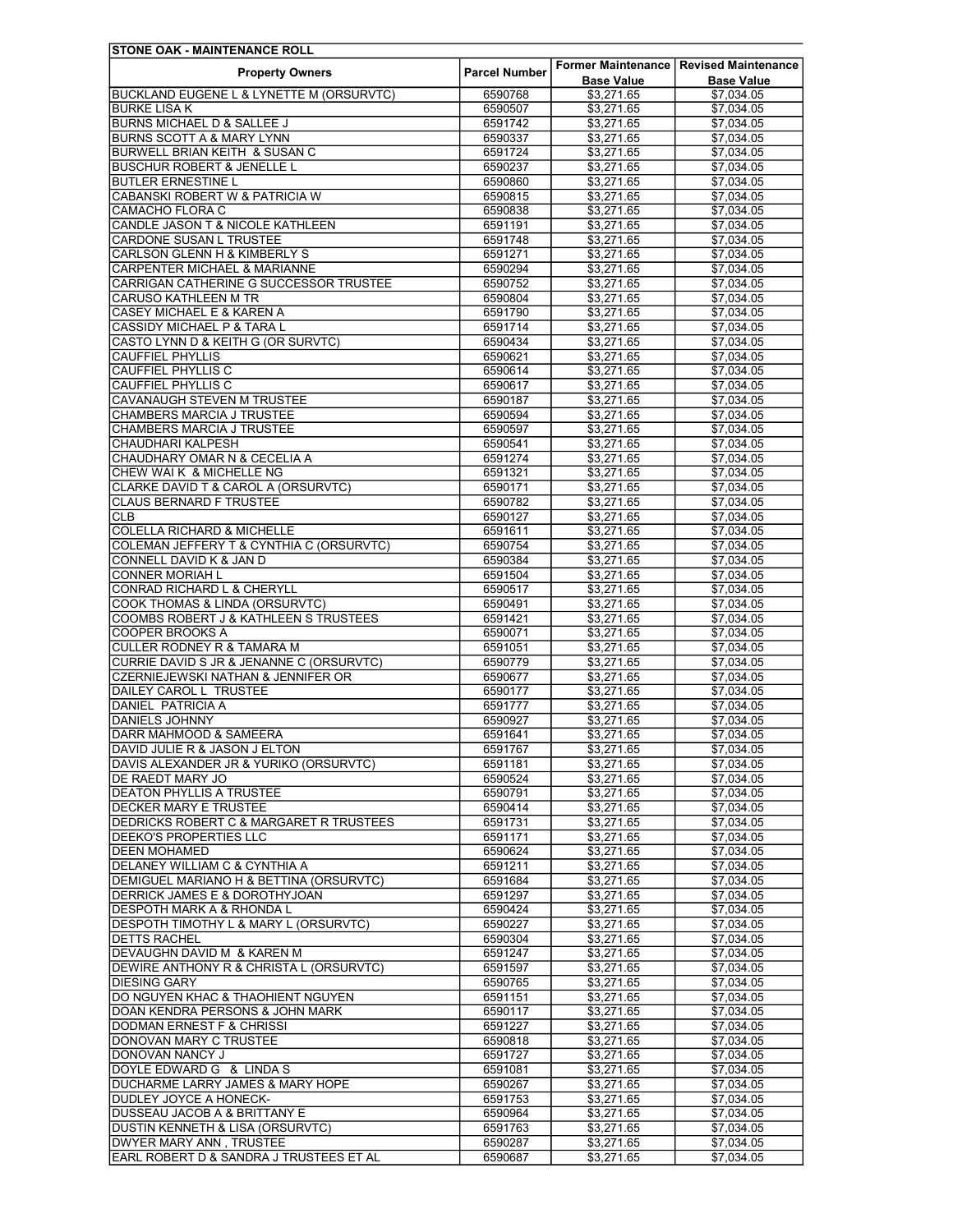| <b>STONE OAK - MAINTENANCE ROLL</b>           |                      |                   |                                          |
|-----------------------------------------------|----------------------|-------------------|------------------------------------------|
| <b>Property Owners</b>                        | <b>Parcel Number</b> |                   | Former Maintenance   Revised Maintenance |
|                                               |                      | <b>Base Value</b> | <b>Base Value</b>                        |
| <b>EATON RONALD &amp; PATRICIA</b>            | 6591204              | \$3,271.65        | \$7,034.05                               |
| ECKERT MICHELLE S ET AL (ORSURVTC)            | 6590054              | \$3,271.65        | \$7,034.05                               |
| EDER CAROLE A                                 | 6591237              | \$3,271.65        | \$7.034.05                               |
| EDWARDS DELROY A & DENISE A (ORSURVTC)        | 6591157              | \$3,271.65        | \$7,034.05                               |
| EIPPERLE GARY R & CAROLINE M HORVATH          | 6590905              | \$3,271.65        | \$7,034.05                               |
| ELGAFY HOSSEIN K & HILARYM                    | 6591307              | \$3,271.65        | \$7,034.05                               |
| <b>ELLIS DOROTHY</b>                          | 6591756              | \$3,271.65        | \$7,034.05                               |
| ELMORE LARRY & ELAINE                         | 6591704              | \$3,271.65        | \$7,034.05                               |
| ELSAMALOTY HAITHAM M & RAWDA YOUSSEF          | 6590637              | \$3,271.65        | \$7,034.05                               |
| <b>EMAM HANI</b>                              | 6590571              | \$3,271.65        | \$7,034.05                               |
| <b>EMAM HANI</b>                              | 6590574              | \$3,271.65        | \$7,034.05                               |
| ENDICOTT KENNETH E ETAL                       | 6590781              | \$3,271.65        | \$7.034.05                               |
| ENGWERT J RANDALL TRUSTEE                     | 6591251              | \$3,271.65        | \$7,034.05                               |
| EPSTEIN JOEL P & DAVIE J TRUSTEES             | 6591581              | \$3,271.65        | \$7,034.05                               |
| <b>ESSIG JAMES W ETAL</b>                     | 6590785              | \$3,271.65        | \$7,034.05                               |
| EVANS DAVID J & MEGAN L (ORSURVTC)            | 6591301              | \$3,271.65        | \$7.034.05                               |
| <b>EVANS JANE C</b>                           | 6590087              | \$3,271.65        | \$7,034.05                               |
| EVANS WILLIAM RICHARD & DIANNE RAE CO-T       | 6590474              | \$3,271.65        | \$7,034.05                               |
| EWERS EDWARD R & KRISTEN L (ORSURVTC)         | 6591114              | \$3,271.65        | \$7,034.05                               |
| <b>FANKHAUSER CRAIG B &amp; JOANB</b>         | 6591267              | \$3,271.65        | \$7.034.05                               |
| <b>FARVER JOHN R &amp; MARGARETR DURKIN-</b>  | 6591104              | \$3,271.65        | \$7,034.05                               |
| FELIX SARA W TRUSTEE                          | 6590824              | \$3,271.65        | \$7,034.05                               |
| FESENMYER SUSAN B, TRUSTEE                    | 6590671              | \$3,271.65        | \$7.034.05                               |
| FIDLER THOMAS R & SHARON S SOEDER-            | 6590431              | \$3,271.65        | \$7.034.05                               |
| FINKLER MICHAEL L & ROSE M (TRUSTEES)         | 6590131              | \$3,271.65        | \$7,034.05                               |
| FISCHER THEODORE M & EMILY L (ORSURVTC)       | 6590561              | \$3,271.65        | \$7,034.05                               |
| FLIGHT DANIEL H & PAULA S OR SURVTC           | 6590828              | \$3,271.65        | \$7.034.05                               |
| FLOYD MICHAEL R ET AL (ORSURVTC)              | 6590191              | \$3,271.65        | \$7,034.05                               |
| FLOYD ROBERT J & JOANNE (OR SURVTC)           | 6590707              | \$3,271.65        | \$7,034.05                               |
| FOREMAN RAYMOND L & SARAB                     | 6590819              | \$3,271.65        | \$7,034.05                               |
| FOSTER ALEXANDER C                            | 6590920              | \$3,271.65        | \$7,034.05                               |
| <b>FOSTER SHIRLEY A</b>                       | 6591284              | \$3,271.65        | \$7,034.05                               |
|                                               | 6591264              |                   |                                          |
| FRANCISCO CRAIG D & AMY K (ORSURVTC)          |                      | \$3,271.65        | \$7,034.05                               |
| FRANKEL PAUL D & SHARON                       | 6590814              | \$3,271.65        | \$7,034.05                               |
| <b>FROMMER MORRIS &amp; BARBARA</b>           | 6591697              | \$3,271.65        | \$7,034.05                               |
| FURR DIONNE & MICHAEL SHARP (ORSURVTC)        | 6590041              | \$3,271.65        | \$7,034.05                               |
| GABEL BRANDON C & MURPHY HEATHER J (ORSURVTC) | 6590224              | \$3,271.65        | \$7,034.05                               |
| GALAMBOS JOHN W & EMILY H OR SURVTC           | 6590407              | \$3,271.65        | \$7,034.05                               |
| GALAMBOS LOUIS M & DEBORAH L (OR SURVTC)      | 6590829              | \$3,271.65        | \$7,034.05                               |
| GARBER KATHY SUE AS TRUSTEE OF THE KATHY      | 6591691              | \$3,271.65        | \$7,034.05                               |
| GARDNER MARY E & JEROLD C                     | 6590822              | \$3,271.65        | \$7,034.05                               |
| GARLITZ PATRICIA L HANNA- TRUSTEE             | 6590241              | \$3,271.65        | \$7,034.05                               |
| GEISSLER DANIEL L & LAUREN E (ORSURVTC)       | 6590021              | \$3,271.65        | \$7,034.05                               |
| <b>GILL JOHN H II &amp; JENNIFERL</b>         | 6590587              | \$3.271.65        | \$7,034.05                               |
| GILLEY ELIZABETH ANNETRUSTEE                  | 6591201              | \$3,271.65        | \$7,034.05                               |
| GILMAN PETER A & CYNTHIA LEE                  | 6590801              | \$3,271.65        | \$7,034.05                               |
| GIST KELVIN M & JACQUELINE S (OR SURVTC)      | 6591077              | \$3,271.65        | \$7,034.05                               |
| GLANCEY TIMOTHY B & KAREY G (ORSURVTC)        | 6591768              | \$3,271.65        | \$7,034.05                               |
| <b>GLASS JOSEPH A</b>                         | 6590547              | \$3,271.65        | \$7,034.05                               |
| GOFF BENJAMIN & JACQUELINE                    | 6591294              | \$3,271.65        | \$7,034.05                               |
| <b>GORUN JUDITH K TRUSTEE</b>                 | 6590850              | \$3,271.65        | \$7,034.05                               |
| <b>GOUNARIS GEORGE W</b>                      | 6590317              | \$3,271.65        | \$7.034.05                               |
| GRAF DAVID S & GINA M (TRUSTEES)              | 6591311              | \$3,271.65        | \$7,034.05                               |
| GREGORY MICHAELEEN & NEAL                     | 6590611              | \$3,271.65        | \$7,034.05                               |
| <b>GRIESER RICHARD J &amp; JEANNE</b>         | 6591374              | \$3,271.65        | \$7,034.05                               |
| <b>GRIMM FRED C &amp; JILL E</b>              | 6590691              | \$3,271.65        | \$7,034.05                               |
| <b>GUILIANI RONALD P &amp; ANNE M</b>         | 6590481              | \$3,271.65        | \$7,034.05                               |
| GUMPF VIVIAN A & JOHN A TRUSTEES              | 6590755              | \$3,271.65        | \$7,034.05                               |
| GUPTA JIWAN DAS & MEENA (ORSURVTC)            | 6591764              | \$3,271.65        | \$7,034.05                               |
| HAHN BRIAN C & KATHERINE (ORSURVTC)           | 6591561              | \$3,271.65        | \$7,034.05                               |
| <b>HALL CHRIS A</b>                           | 6591574              | \$3,271.65        | \$7,034.05                               |
| HALL JEFFREY A & HEATHER M (ORSURVTC)         | 6590181              | \$3,271.65        | \$7,034.05                               |
| HALL ROBERT J III & ANNA K                    | 6590284              | \$3,271.65        | \$7,034.05                               |
| <b>HAMID SHAHZAD ETAL</b>                     | 6591287              | \$3,271.65        | \$7,034.05                               |
| HAMILTON RANDY & KIMBERLY OR SURVTC           | 6590404              | \$3,271.65        | \$7,034.05                               |
| HANSON RUTH DELAINE TR                        | 6590644              | \$3,271.65        | \$7,034.05                               |
| HARDING CATINA M TRUSTEE                      | 6590477              | \$3,271.65        | \$7,034.05                               |
| HARPER LESLEY JR & CHRISTINE                  | 6591717              | \$3,271.65        | \$7,034.05                               |
| HARRIS ROBERT L JR & CHRISTINA M STANSFIELD   | 6590084              | \$3,271.65        | \$7,034.05                               |
| HART KELLY M, TRUSTEE                         | 6591044              | \$3,271.65        | \$7,034.05                               |
| <b>HARVES DONALD S</b>                        | 6590906              | \$3,271.65        | \$7,034.05                               |
| HARVEY HERBIE P & TERESA (ORSURVTC)           | 6590291              | \$3,271.65        | \$7,034.05                               |
| HAUSER DAVID R DPM & CAROL J                  | 6590324              | \$3,271.65        | \$7,034.05                               |
| HEINRICH LISA SHEAMER TRUSTEE                 | 6590301              | \$3,271.65        | \$7,034.05                               |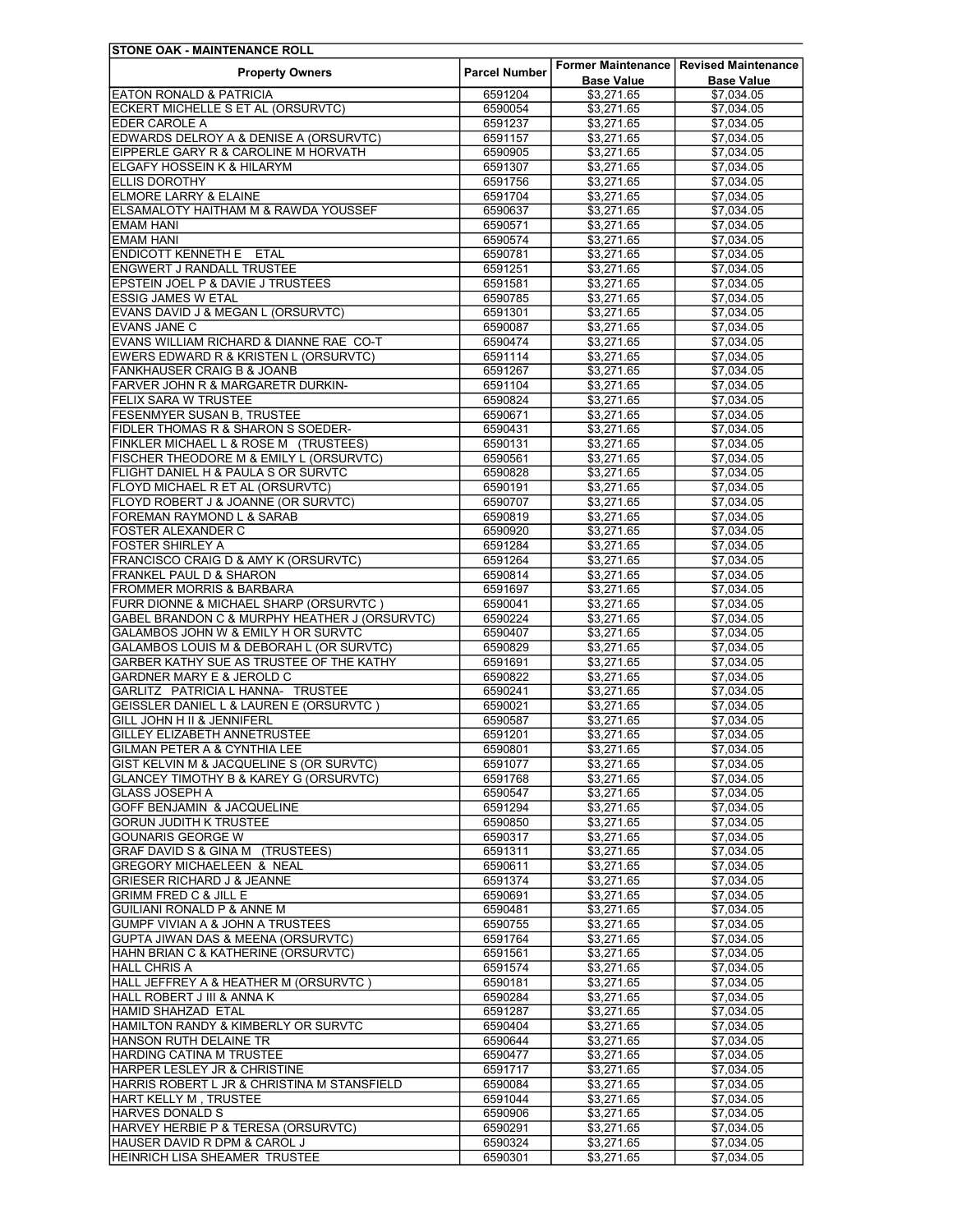| <b>STONE OAK - MAINTENANCE ROLL</b>                  |                      |                   |                                          |
|------------------------------------------------------|----------------------|-------------------|------------------------------------------|
| <b>Property Owners</b>                               | <b>Parcel Number</b> |                   | Former Maintenance   Revised Maintenance |
|                                                      |                      | <b>Base Value</b> | <b>Base Value</b>                        |
| HELMAN DANIEL J JR & MARY LYNN C                     | 6590951              | \$3,271.65        | \$7,034.05                               |
| <b>HENDEE BRUCE S &amp; AMY E</b>                    | 6590274              | \$3,271.65        | \$7,034.05                               |
| <b>HENINGER MARGARET E</b>                           | 6591317              | \$3,271.65        | \$7.034.05                               |
| <b>HESS ROLF &amp; MARCIA L</b>                      | 6591759              | \$3,271.65        | \$7,034.05                               |
| HESSEL KAREN L & RONALD J ORSURVTC                   | 6590774              | \$3,271.65        | \$7,034.05                               |
| HISER RANDALL S & NATALLIA (ORSURVTC)                | 6591134              | \$3,271.65        | \$7,034.05                               |
| <b>HITT DAVID</b>                                    | 6590417              | \$3,271.65        | \$7,034.05                               |
| <b>HOCHANADEL PAUL</b>                               | 6590281              | \$3,271.65        | \$7,034.05                               |
| HOFFMANN ERNEST S & LYNNEA                           | 6590841              | \$3,271.65        | \$7,034.05                               |
| HOLLEY MATTHEW S & SHANNON M (ORSURVTC)              | 6591511              | \$3,271.65        | \$7,034.05                               |
| <b>HOLMES BRANDON M &amp; JESSICA L</b>              | 6591577              | \$3,271.65        | \$7,034.05                               |
| HOOVER DAVID E & ELLEN D                             | 6591775              | \$3.271.65        | \$7.034.05                               |
| HORST DUANE J                                        | 6590627              | \$3,271.65        | \$7,034.05                               |
| HOSIER MICHAEL J & AMY G (ORSURVTC)                  | 6591107              | \$3,271.65        | \$7,034.05                               |
| HOWELL HAROLD R JR TRUSTEE OF THE HAROLD R           | 6590977              | \$3,271.65        | \$7,034.05                               |
| <b>HUDSON TAMARA</b>                                 | 6590823              | \$3,271.65        | \$7.034.05                               |
| HUNYOR JEFFERY & RACHAEL                             | 6591234              | \$3,271.65        | \$7,034.05                               |
| <b>HUSSEY JAMES L TRUSTEE OF</b>                     | 6590257              | \$3,271.65        | \$7,034.05                               |
| <b>HYLAN WILLIAM R TRUSTEE</b>                       | 6591541              | \$3,271.65        | \$7,034.05                               |
| <b>IRMEN JULIA M</b>                                 | 6591124              | \$3,271.65        | \$7,034.05                               |
| <b>ISAAC RICHARD</b>                                 | 6591054              | \$3,271.65        | \$7,034.05                               |
|                                                      |                      |                   | \$7,034.05                               |
| <b>IWUAGWU CLETUS U</b>                              | 6590661              | \$3,271.65        |                                          |
| <b>JABLONSKI GREGORY G ETAL</b>                      | 6591074              | \$3,271.65        | \$7.034.05                               |
| JACKSON CHRISTOPHER H & MELBIA L WOODS-              | 6590341              | \$3,271.65        | \$7,034.05                               |
| <b>JACKSON JAMES A TRUSTEE</b>                       | 6590760              | \$3.271.65        | \$7,034.05                               |
| <b>JACOB KIRIYANTHAN A &amp; THRESIAMMA</b>          | 6590746              | \$3,271.65        | \$7,034.05                               |
| JAFFEE JENNIFER M & JARIN (ORSURVTC)                 | 6591624              | \$3,271.65        | \$7.034.05                               |
| <b>JAKOVICH MARK</b>                                 | 6591194              | \$3,271.65        | \$7,034.05                               |
| JAMES ROBERT E & LINDA M                             | 6590327              | \$3,271.65        | \$7,034.05                               |
| JARDINE THOMAS J & GERLDINE C                        | 6590534              | \$3,271.65        | \$7,034.05                               |
| <b>JESIONOWSKI MARILYN J TR</b>                      | 6590694              | \$3,271.65        | \$7,034.05                               |
| JOHNSON ESTHER D & RICHARD L                         | 6590743              | \$3,271.65        | \$7,034.05                               |
| JOHNSON JEAN C TRUSTEE OFTHE JEAN C JOHN             | 6591787              | \$3,271.65        | \$7,034.05                               |
| JOHNSON ROBERT J & SUSANA                            | 6591789              | \$3,271.65        | \$7,034.05                               |
| JONES CRAIG E & SHERRYL T                            | 6590514              | \$3,271.65        | \$7,034.05                               |
| JORDAN NANCY J TRUSTEE OF THE NANCY J                | 6591771              | \$3,271.65        | \$7,034.05                               |
| JOSH SANJIV K & REENA DAR (ORSURVTC)                 | 6590454              | \$3,271.65        | \$7,034.05                               |
| JOSHI AJAY & MANEESHA PANDEY                         | 6591531              | \$3,271.65        | \$7,034.05                               |
| <b>JOURDAIN TERRY</b>                                |                      |                   |                                          |
|                                                      | 6590521              | \$3,271.65        | \$7,034.05                               |
| JPEG REAL ESTATE LLC AN OHIO LLC                     | 6590766              | \$3,271.65        | \$7,034.05                               |
| KAELBER MAX E & MONA KAY OR SURVTC                   | 6590858              | \$3,271.65        | \$7,034.05                               |
| KARP BEVERLY MONTGOMERY & ROBERT A                   | 6590756              | \$3,271.65        | \$7,034.05                               |
| <b>KEARNS JENNIFER L TRUSTEE</b>                     | 6590544              | \$3,271.65        | \$7,034.05                               |
| <b>KEARNS KAREN F TRUSTEE</b>                        | 6591537              | \$3,271.65        | \$7,034.05                               |
| <b>KEIL VIRGINIA L ETAL</b>                          | 6591783              | \$3,271.65        | \$7,034.05                               |
| KELLER JANE A TR                                     | 6591743              | \$3,271.65        | \$7,034.05                               |
| <b>KELLEY JAMES TERRY &amp; LINDA</b>                | 6591391              | \$3,271.65        | \$7,034.05                               |
| KENDALL JOSEPH C                                     | 6591184              | \$3,271.65        | \$7,034.05                               |
| KESLER C. JEFF & JULIE L                             | 6590777              | \$3,271.65        | \$7,034.05                               |
| KHAN SHAKIL ET AL (ORSURVTC)                         | 6591760              | \$3,271.65        | \$7,034.05                               |
| KILLIAN MICHAEL P & BETH L (ORSURVTC)                | 6590581              | \$3,271.65        | \$7,034.05                               |
| KIMBLE ANNE PARK TR<br>#                             | 6591749              | \$3,271.65        | \$7,034.05                               |
| KLINE JAMES E & MARY ANN, CO-TRUSTEES                | 6591774              | \$3,271.65        | \$7,034.05                               |
| KLINGSHIRN JEFFREY A, ETAL                           | 6590344              | \$3,271.65        | \$7,034.05                               |
| KNAPP SABRINA R                                      | 6591554              | \$3,271.65        | \$7,034.05                               |
| KOESTER GLEN C & BAILEY R (OR SURVTC)                | 6590567              | \$3,271.65        | \$7,034.05                               |
| KOLINSKI KENNETH W TRUSTEE                           |                      |                   |                                          |
|                                                      | 6590411              | \$3,271.65        | \$7,034.05                               |
| KOOP KATHERYN J (TRUSTEE)                            | 6590802              | \$3,271.65        | \$7,034.05                               |
| KOPINSKI DALE & ARLENE                               | 6590852              | \$3,271.65        | \$7,034.05                               |
| KOTNIK ROCHELLE D TRUSTEE                            | 6590799              | \$3,271.65        | \$7,034.05                               |
| KOWALSKI LAWRENCE W & SUSAN M                        | 6591214              | \$3,271.65        | \$7,034.05                               |
| KOZAK CHRISTOPHER R & ANN C (ORSURVTC)               | 6590381              | \$3,271.65        | \$7,034.05                               |
| KRAMER PATRICK J & ANDREA NICOLE                     | 6591217              | \$3,271.65        | \$7,034.05                               |
| <b>KRAYNAK KATHLEEN</b>                              | 6590931              | \$3,271.65        | \$7,034.05                               |
| <b>KRUPP DENISE A</b>                                | 6591031              | \$3,271.65        | \$7,034.05                               |
| KUEBLER DAVID & RUTH WILLIAMS (OR SURVTC)            | 6591131              | \$3,271.65        | \$7,034.05                               |
| KUFNER JOHN L & CONSTANCE R                          | 6591654              | \$3,271.65        | \$7,034.05                               |
| KUHLMAN NANCY E TRUSTEE                              | 6590759              | \$3,271.65        | \$7,034.05                               |
| KUNKEL JOHN CLYDE & BRENDA JEANNE CO-TRUSTEE         | 6590697              | \$3,271.65        | \$7,034.05                               |
| KYRIAKOU KYRIAKOS G & SOPHIA G                       | 6590934              | \$3,271.65        | \$7,034.05                               |
| LACH JOSEPH J & KIMBERLY A                           | 6591224              | \$3,271.65        | \$7,034.05                               |
|                                                      |                      |                   |                                          |
| LAJINESS STEVEN A & KIMBERLY A TRUSTEES              | 6590064              | \$3,271.65        | \$7,034.05                               |
| LANC PROPERTIES LLC AN OHIO LIMITED LIABILITY COMPAN | 6590421              | \$3,271.65        | \$7,034.05                               |
| LANGENDERFER VICTOR R & MARCIA A                     | 6590749              | \$3,271.65        | \$7,034.05                               |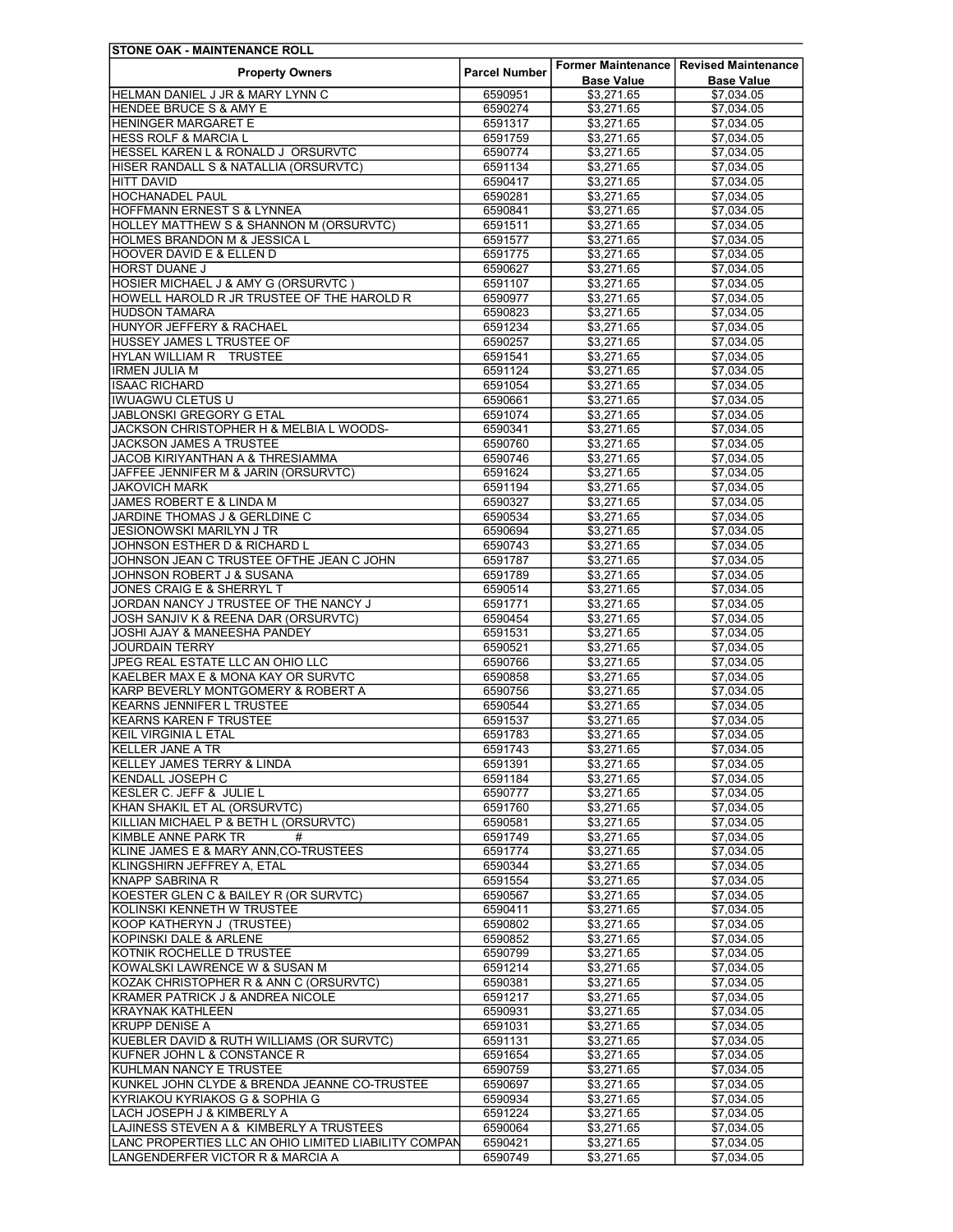| <b>STONE OAK - MAINTENANCE ROLL</b>                                    |                      |                   |                                          |
|------------------------------------------------------------------------|----------------------|-------------------|------------------------------------------|
| <b>Property Owners</b>                                                 | <b>Parcel Number</b> |                   | Former Maintenance   Revised Maintenance |
|                                                                        |                      | <b>Base Value</b> | <b>Base Value</b>                        |
| LANGENDORFER DAVID L SR TRUSTEE                                        | 6590833              | \$3,271.65        | \$7,034.05                               |
| <b>LANTZ DEBRA S TRUSTEE</b>                                           | 6590744              | \$3,271.65        | \$7,034.05                               |
| <b>LAPOINT HEATHER SMITH- &amp; GREGORY</b>                            | 6590027              | \$3,271.65        | \$7.034.05                               |
| LARITZ LANNY J & MARY ANN                                              | 6590331              | \$3,271.65        | \$7,034.05                               |
| <b>LAUFFER BRENDA F</b>                                                | 6590184              | \$3,271.65        | \$7,034.05                               |
| LAVALLEY DANIEL J TRUSTEE                                              | 6591786              | \$3,271.65        | \$7,034.05                               |
| LEFFLER RICHARD M TRUSTEE                                              | 6590918              | \$3,271.65        | \$7,034.05                               |
| LEHNERT CHARLES L & CAROL J WILLISON (ORSURVTC)                        | 6590917              | \$3,271.65        | \$7,034.05                               |
| LEININGER RYAN E & DANIELLE L (OR SURVTC)                              | 6590367              | \$3,271.65        | \$7,034.05                               |
| <b>LENKAY JOSEPH S</b>                                                 | 6591187              | \$3,271.65        | \$7,034.05                               |
| LENKAY MICHAEL J & JOANNE M OR SURVTC                                  | 6591791              | \$3,271.65        | \$7.034.05                               |
| LEPOW CARRIE L S TRUSTEE                                               | 6591221              | \$3,271.65        | \$7,034.05                               |
| LEUPP HAROLD R & CAROL A                                               | 6590873              | \$3,271.65        | \$7,034.05                               |
| LEUPP HAROLD R & CAROL A                                               | 6590874              | \$3,271.65        | \$7,034.05                               |
| LEWIS RALPH J TRUSTEE                                                  | 6590277              | \$3,271.65        | \$7,034.05                               |
| LEWIS RANDALL & ROBYN COLLINS (ORSURVTC)                               | 6591174              | \$3,271.65        | \$7,034.05                               |
| LEWIS TERRENCE JOSEPH & SUSAN MARIE OR SUCC                            | 6590194              | \$3,271.65        | \$7,034.05                               |
| LIDO PROPERTIES LLC AN OHIO LLC                                        | 6591765              | \$3,271.65        | \$7,034.05                               |
| LIEDBERG DOUGLAS H & SHERRI L                                          | 6591064              | \$3.271.65        | \$7,034.05                               |
| <b>LINCOLN NANCY TRUSTEE</b>                                           | 6590831              | \$3,271.65        | \$7,034.05                               |
| <b>LINDKE CHERYL R TR</b>                                              | 6591254              | \$3,271.65        | \$7,034.05                               |
| LOUISVILLE TITLE AGENCY FOR NORTHWEST OH                               | 6591387              | \$3,271.65        | \$7,034.05                               |
| LOUISVILLE TITLE AGENCY FOR NW OHIO INC                                | 6591587              | \$3,271.65        | \$7,034.05                               |
| LUDWIG KEVIN S & JOSETTE S                                             | 6590584              | \$3,271.65        | \$7.034.05                               |
| MACEK MOLLY A & MARK A (ORSURVTC)                                      | 6590967              | \$3.271.65        | \$7,034.05                               |
| MACHIN PETER A & BARBARA E                                             | 6590347              | \$3,271.65        | \$7,034.05                               |
| MADDEN DAVID E & SUSAN A (ORSURVTC)                                    | 6590017              | \$3,271.65        | \$7,034.05                               |
| MALLIN JOHN S & MARY E                                                 | 6590371              | \$3,271.65        | \$7,034.05                               |
| MALONE RICHARD R & KATHRYN C                                           | 6590311              | \$3,271.65        | \$7,034.05                               |
| MANERA CHRISTOPHER JOHN                                                | 6590011              | \$3,271.65        | \$7,034.05                               |
| MANN JAMES A & CONSTANCE M CO TRUSTEES                                 | 6590813              | \$3,271.65        | \$7,034.05                               |
| <b>MANN RANDALL A &amp; DARCY L</b>                                    | 6590954              | \$3,271.65        | \$7,034.05                               |
|                                                                        |                      |                   |                                          |
| MARCINIAK MICHAEL T & JOYCE A<br>MARTELL TERRY R & PARTICIA L TRUSTEES | 6590876              | \$3,271.65        | \$7,034.05                               |
|                                                                        | 6590741              | \$3,271.65        | \$7,034.05                               |
| MARTIN JOHN W TRUSTEE OF THE JOHN W                                    | 6590394              | \$3,271.65        | \$7,034.05                               |
| MARTIN THOMAS F III & PAMELA S SCHAAF                                  | 6591404              | \$3,271.65        | \$7,034.05                               |
| MASON JENNIE XIAOXING WANG-(TRUSTEE)                                   | 6590207              | \$3,271.65        | \$7,034.05                               |
| <b>MASON ROBERT G &amp; LETTY M</b>                                    | 6591788              | \$3,271.65        | \$7,034.05                               |
| MATTISON TIMOTHY J & LALAINE E TRUSTEES                                | 6591647              | \$3,271.65        | \$7,034.05                               |
| MAXWELL PETER R ETAL                                                   | 6590487              | \$3,271.65        | \$7,034.05                               |
| <b>MAYOR STEPHEN J &amp; BARBARAJ</b>                                  | 6590667              | \$3,271.65        | \$7,034.05                               |
| MCCARTHY RODNEY W & ANNE M (ORSURVTC)                                  | 6591784              | \$3,271.65        | \$7,034.05                               |
| <b>MCINTYRE ARTHUR C &amp; TRACYL</b>                                  | 6590111              | \$3,271.65        | \$7,034.05                               |
| MCMANUS MARTIN J & JULIE A                                             | 6590351              | \$3,271.65        | \$7,034.05                               |
| MCNEAL EDWARD C & EVANGELINE                                           | 6591327              | \$3,271.65        | \$7,034.05                               |
| MCNULTY GREGORY P & YVONNE A                                           | 6590808              | \$3,271.65        | \$7,034.05                               |
| MCSURLEY JOHN M & BETTY L                                              | 6591207              | \$3,271.65        | \$7,034.05                               |
| MEHELAS THOMAS J & ANN M TRUSTEES                                      | 6590147              | \$3,271.65        | \$7,034.05                               |
| MEHTA VIDYA S                                                          | 6590314              | \$3,271.65        | \$7,034.05                               |
| MEHTA VIDYA S                                                          | 6590856              | \$3,271.65        | \$7,034.05                               |
| MELBY ANITA D & FLOYD C JR TRUSTEES                                    | 6591761              | \$3,271.65        | \$7,034.05                               |
| METZGER GEORGE C (TRUSTEE) OF THE GEORGE C                             | 6590334              | \$3,271.65        | \$7.034.05                               |
| <b>MEYER STEPHEN T</b>                                                 | 6590244              | \$3,271.65        | \$7,034.05                               |
| MILANOWSKI DAVID E & BARBARA A                                         | 6590031              | \$3,271.65        | \$7,034.05                               |
| MILLER JOHN E & JANE M                                                 | 6590783              | \$3,271.65        | \$7,034.05                               |
| <b>MILLER KELLIE A</b>                                                 | 6591257              | \$3,271.65        | \$7,034.05                               |
| MILLER TODD R (TR)                                                     | 6591621              | \$3,271.65        | \$7,034.05                               |
| <b>MILLER VICKI L</b>                                                  | 6591707              | \$3,271.65        | \$7,034.05                               |
| <b>MINA MARIAM</b>                                                     | 6591041              | \$3,271.65        | \$7,034.05                               |
| MITCHELL JAMES E JR ETAL                                               | 6590826              | \$3,271.65        | \$7,034.05                               |
| <b>MITCHELL OWEN R &amp; PAULA L</b>                                   | 6590748              | \$3,271.65        | \$7,034.05                               |
| MOHAMED ZUBAIR M & NISHATH Z                                           | 6590004              | \$3,271.65        | \$7,034.05                               |
| MONAGAN THOMAS M JR & DEBRA J                                          | 6591781              | \$3,271.65        | \$7,034.05                               |
| <b>MOORE ANDREW P</b>                                                  | 6590104              | \$3,271.65        | \$7,034.05                               |
| <b>MORRIS ROBERT S &amp; MICHELLE J</b>                                | 6590157              | \$3,271.65        | \$7,034.05                               |
| MORTEMORE ANDREW R ETAL                                                | 6591371              | \$3,271.65        | \$7,034.05                               |
| MOSER TODD W & SUSAN M                                                 | 6591750              | \$3,271.65        | \$7,034.05                               |
| <b>MOSSING NICK</b>                                                    | 6590577              | \$3,271.65        | \$7,034.05                               |
| MOTZ ROBERT L & CHRISTINE                                              | 6591417              | \$3,271.65        | \$7,034.05                               |
| MURPHY MICHAEL A & JULIE A                                             | 6591607              | \$3,271.65        | \$7,034.05                               |
| MUSSMAN MICHAEL W & KIMBERLY A ORSURVTC                                | 6590792              | \$3,271.65        | \$7,034.05                               |
| <b>MYERS DAVID &amp; KIMBERLY M (ORSURVTC)</b>                         | 6591177              | \$3,271.65        | \$7,034.05                               |
| NAMAY GEORGE L & MARY KAY                                              | 6591772              | \$3,271.65        | \$7,034.05                               |
| NAMAY ROBERT R                                                         | 6590753              | \$3,271.65        | \$7,034.05                               |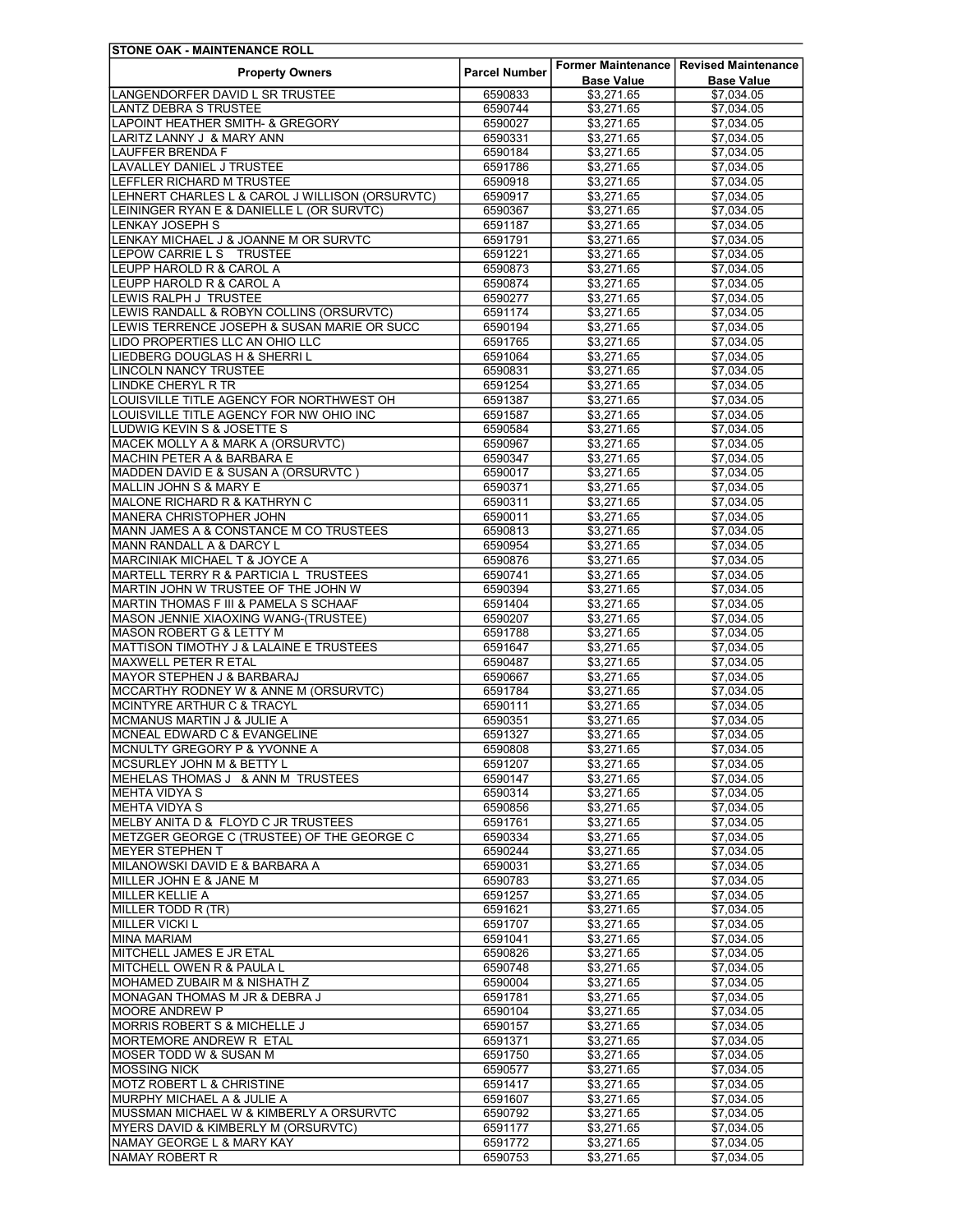| <b>STONE OAK - MAINTENANCE ROLL</b>              |                      |                   |                                          |
|--------------------------------------------------|----------------------|-------------------|------------------------------------------|
| <b>Property Owners</b>                           | <b>Parcel Number</b> |                   | Former Maintenance   Revised Maintenance |
|                                                  |                      | <b>Base Value</b> | <b>Base Value</b>                        |
| NATHANSON STEVEN D & PATRICIA J (ORSURVTC)       | 6590789              | \$3,271.65        | \$7,034.05                               |
| NEMET JERRY T & JUDITH M                         | 6590930              | \$3,271.65        | \$7,034.05                               |
| <b>NESBIT PATRICIA TRUSTEE</b>                   | 6591752              | \$3,271.65        | \$7.034.05                               |
| <b>NIXON MICHELE (TRUSTEE)</b>                   | 6590806              | \$3,271.65        | \$7,034.05                               |
| NOWACZYK JOHN J SR TRUSTEE                       | 6591244              | \$3,271.65        | \$7,034.05                               |
| <b>NOWICKI MARK &amp; DAWN</b>                   | 6591384              | \$3,271.65        | \$7,034.05                               |
| OBEY KEITH & CHERLYN STAGNER (ORSURVTC)          | 6590537              | \$3,271.65        | \$7,034.05                               |
| O'CONNELL PATRICK J CO-TRUSTEE ETAL              | 6591117              | \$3,271.65        | \$7,034.05                               |
| O'DONNELL JOHN W & DIANE (ORSURVTC)              | 6591614              | \$3,271.65        | \$7,034.05                               |
| OKUN ANNA TRUSTEE OF THE ANNA OKUN REVOCABLE TRU | 6590664              | \$3,271.65        | \$7,034.05                               |
| OLIVER GISELLA B & ROBERT K                      | 6591097              | \$3,271.65        | \$7.034.05                               |
| OLIVIER JAMES J & JENNIFER J                     | 6590114              | \$3,271.65        | \$7.034.05                               |
| OLSON THOMAS L & TERESA M                        | 6590790              | \$3,271.65        | \$7,034.05                               |
| O'NEIL ANNETTE<br><b>TRUSTEE</b>                 | 6590024              | \$3,271.65        | \$7,034.05                               |
| ORMSBY LARRY E TRUSTEE                           | 6590928              | \$3,271.65        | \$7,034.05                               |
| PADANILAM DENISE A (TRUSTEE)                     | 6591544              | \$3,271.65        | \$7,034.05                               |
| PADANILAM GEORGE J (TR) OF THE GEORGE J PADANI   | 6590745              | \$3,271.65        | \$7,034.05                               |
| PADDEN CHARLES F JR & GERTRUDE H                 | 6590234              | \$3,271.65        | \$7,034.05                               |
| PADGETT JEANNIE J TRUSTEE                        | 6591734              | \$3,271.65        | \$7,034.05                               |
| <b>PARK PEGGY</b>                                | 6591304              | \$3,271.65        | \$7,034.05                               |
| PARKER DAVID B & MICHELLE G (ORSURVTC)           | 6590504              | \$3,271.65        | \$7,034.05                               |
| PARRAZ FIDENCIO & MARIA (ORSURVTC)               | 6590701              | \$3,271.65        | \$7,034.05                               |
|                                                  |                      |                   |                                          |
| PARSELL DOUGLAS G                                | 6591091              | \$3,271.65        | \$7,034.05                               |
| PARSON DENTON W & ANGELA L                       | 6591711              | \$3,271.65        | \$7,034.05                               |
| PATRICK T HICKEY & RENEA J                       | 6591527              | \$3,271.65        | \$7,034.05                               |
| PATTON CHERYL A                                  | 6590554              | \$3,271.65        | \$7,034.05                               |
| PEEPS SUSAN B KATSARIS- & RONALD G JR            | 6591324              | \$3,271.65        | \$7.034.05                               |
| PERKINS JEANENE                                  | 6590197              | \$3.271.65        | \$7,034.05                               |
| PERKINS TRACY E AKA TRACEY E PERKINS TRUSTEE     | 6591651              | \$3,271.65        | \$7,034.05                               |
| PERTZ FRANK E & ANNETTE M                        | 6591567              | \$3,271.65        | \$7,034.05                               |
| PETERSON ERIC E                                  | 6590764              | \$3,271.65        | \$7,034.05                               |
| PETERSON MARY JILL & LARRY C PETERSON C          | 6591745              | \$3,271.65        | \$7,034.05                               |
| PHILLIPS LINDA A (TRUSTEE)                       | 6591785              | \$3,271.65        | \$7,034.05                               |
| PLETTNER GARY L & KAREN S                        | 6590387              | \$3,271.65        | \$7,034.05                               |
| POHL RICHARD C & PATRICIA A (ORSURVTC)           | 6591778              | \$3,271.65        | \$7,034.05                               |
| POURE JAMES A                                    | 6591792              | \$3,271.65        | \$7,034.05                               |
| POWERS JERRY J & MAUREEN                         | 6591667              | \$3,271.65        | \$7,034.05                               |
| PRALA JEFFREY L & LAURIE                         | 6590061              | \$3,271.65        | \$7,034.05                               |
| PRALA MELANIE F                                  | 6590762              | \$3,271.65        | \$7,034.05                               |
| PRALA THOMAS L & CATHERINE LYNN PRALA            | 6590037              | \$3,271.65        | \$7,034.05                               |
| <b>PRICE HERMAN</b>                              | 6590837              | \$3,271.65        | \$7,034.05                               |
| PRICE ROBERT E & ROSEMARY ORSURVTC               | 6590916              | \$3,271.65        | \$7,034.05                               |
| PROFFITT JUDITH A TRUSTEE OF THE JUDITH A        | 6590857              | \$3,271.65        | \$7,034.05                               |
| PULCINI CURTIS E & PATRICIA                      |                      |                   |                                          |
|                                                  | 6590750              | \$3,271.65        | \$7,034.05                               |
| PULLEN JOHN J & YAN CHEN                         | 6590201              | \$3,271.65        | \$7,034.05                               |
| QUINN COURTNEY P TRUSTEE                         | 6590471              | \$3,271.65        | \$7,034.05                               |
| <b>RAE NANCY A TRUSTEE</b>                       | 6590271              | \$3,271.65        | \$7,034.05                               |
| <b>RAEDER ROBERTA H TRUSTEE</b>                  | 6590761              | \$3,271.65        | \$7,034.05                               |
| RAGOTHAMAN NAGAVENI & KRISHNA MURTHY-            | 6591394              | \$3,271.65        | \$7,034.05                               |
| RAO S.SUBBA & MANORAMA                           | 6590374              | \$3,271.65        | \$7,034.05                               |
| RATHORE RANVIR S & TANUJASHEKHAWAT               | 6591397              | \$3,271.65        | \$7,034.05                               |
| <b>REYNOLDS FRANK E &amp; LAUREN</b>             | 6590647              | \$3,271.65        | \$7,034.05                               |
| RHODES JERILYN (TRUSTEE) OF THE JERILYN          | 6590137              | \$3,271.65        | \$7,034.05                               |
| RINEHART DONALD W & MARILYN S (TRUSTEES)         | 6591741              | \$3,271.65        | \$7,034.05                               |
| <b>RITZLER RYAN C</b>                            | 6590684              | \$3,271.65        | \$7,034.05                               |
| <b>RIVERA NICOLAS JR</b>                         | 6590902              | \$3,271.65        | \$7,034.05                               |
| ROBBINS LAWRENCE J & TERRY L (ORSURVTC)          | 6590297              | \$3,271.65        | \$7,034.05                               |
| ROBINET RYAN & KALEENA (ORSURVTC)                | 6590773              | \$3,271.65        | \$7,034.05                               |
| ROBINHOOD LLC AN OHIO LLC                        | 6590771              | \$3,271.65        | \$7,034.05                               |
| ROBINHOOD LLC AN OHIO LLC                        | 6590772              | \$3,271.65        | \$7,034.05                               |
| <b>ROCHON ALIDA</b>                              | 6590261              | \$3,271.65        | \$7,034.05                               |
| ROETHER KAREN E                                  | 6590391              | \$3,271.65        | \$7,034.05                               |
| ROLLINS DAVID C TRUSTEE                          | 6590933              |                   | \$7,034.05                               |
|                                                  |                      | \$3,271.65        |                                          |
| ROMANO DANIEL M III & JOANNE MARGARET            | 6590840              | \$3,271.65        | \$7,034.05                               |
| ROSENBERRY LOIS M MITTEN-& CARL L                | 6590798              | \$3,271.65        | \$7,034.05                               |
| <b>RUMMEL ROGER L TRUSTEE</b>                    | 6590832              | \$3,271.65        | \$7,034.05                               |
| RUSSEAU MARA L                                   | 6590788              | \$3,271.65        | \$7,034.05                               |
| SAGER JEFFREY A & AMY K                          | 6591364              | \$3,271.65        | \$7,034.05                               |
| <b>SAMEL ARTHUR N ETAL</b>                       | 6591594              | \$3,271.65        | \$7,034.05                               |
| SANDWISCH JEFFREY & TAMARA (OR SURVTC)           | 6590851              | \$3,271.65        | \$7,034.05                               |
| SANFORD PENELOPE J & RONALD J                    | 6591141              | \$3,271.65        | \$7,034.05                               |
| SANTA CATERINA LLC AN OHIO LIMITED               | 6591746              | \$3,271.65        | \$7,034.05                               |
| <b>SCANLAN MARK A &amp; KATHRYN E</b>            | 6591521              | \$3,271.65        | \$7,034.05                               |
| SCHLACHTER THOMAS L (TRUSTEE)                    | 6590511              | \$3,271.65        | \$7,034.05                               |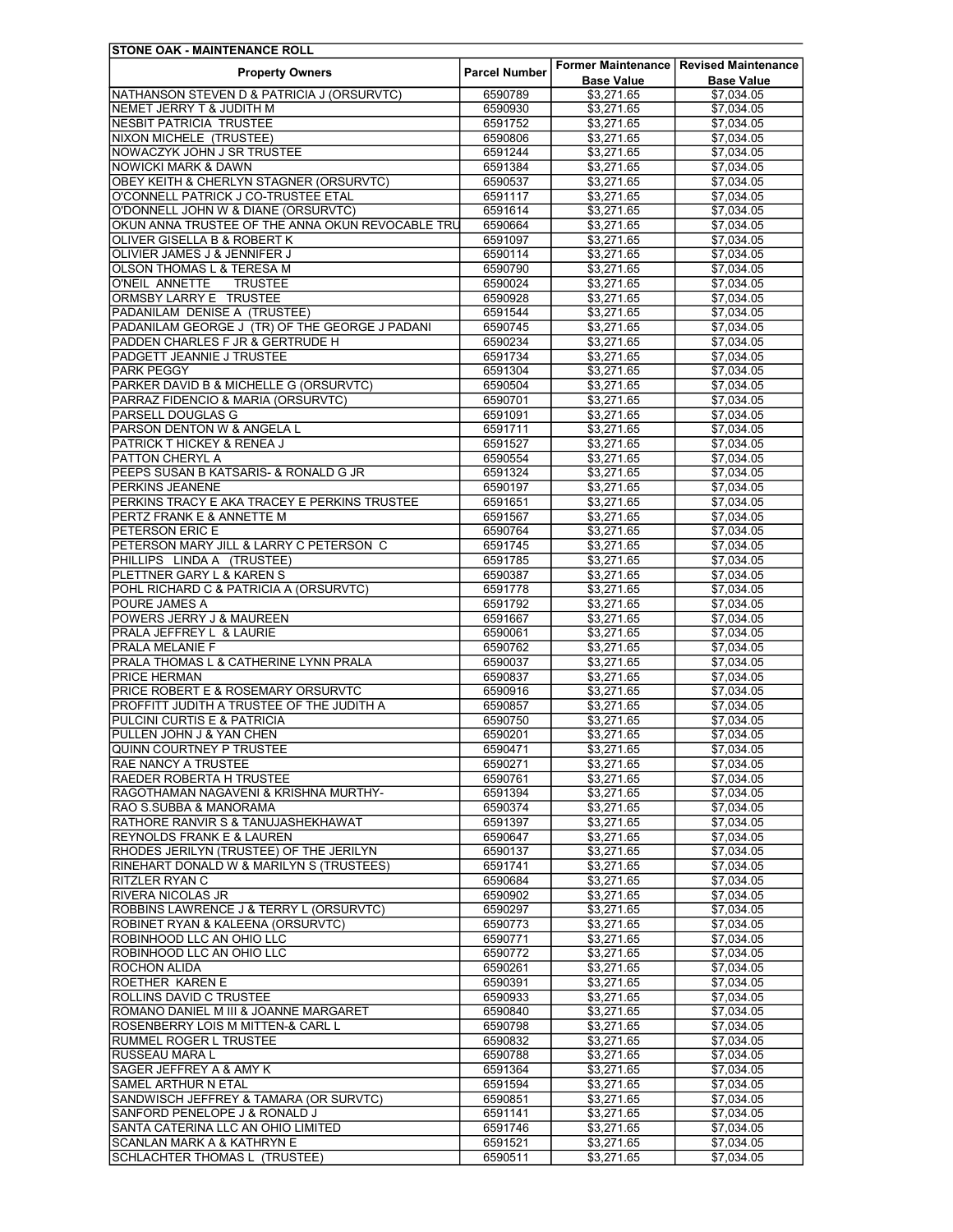| <b>STONE OAK - MAINTENANCE ROLL</b>                                        |                      |                          |                                          |
|----------------------------------------------------------------------------|----------------------|--------------------------|------------------------------------------|
| <b>Property Owners</b>                                                     | <b>Parcel Number</b> |                          | Former Maintenance   Revised Maintenance |
|                                                                            |                      | <b>Base Value</b>        | <b>Base Value</b>                        |
| SCHLAGETER JOHN J III & AMANDA L (ORSURVTC)                                | 6590161              | \$3,271.65               | \$7,034.05                               |
| <b>SCHMITT LINDA S</b>                                                     | 6590900              | \$3,271.65               | \$7,034.05                               |
| SCHMITZ BRIAN A & BROOKE A (ORSURVTC)                                      | 6591591              | \$3,271.65               | \$7.034.05                               |
| SCHMUHL DAVID W & DEBORAHL TRUSTEES                                        | 6590877              | \$3,271.65               | \$7,034.05                               |
| SCHNAPP JEFFREY M & BARBARA M (ORSURVTC)                                   | 6590816              | \$3,271.65               | \$7,034.05                               |
| SCHREDER CAROL A TRUSTEE                                                   | 6590651              | \$3,271.65               | \$7,034.05                               |
| <b>SCHROEDER JANET J</b>                                                   | 6590094              | \$3,271.65               | \$7,034.05                               |
| <b>SEGRAVES MICHAEL T</b>                                                  | 6590101              | \$3,271.65               | \$7,034.05                               |
| <b>SEGRAVES MICHEAL &amp; SUSAN</b><br><b>SELF BRIAN C &amp; LINDSEY K</b> | 6590501              | \$3,271.65<br>\$3.271.65 | \$7,034.05                               |
| SERRAINO STEPHEN R ETAL                                                    | 6591231<br>6590935   | \$3,271.65               | \$7,034.05<br>\$7,034.05                 |
| <b>SHAH ASHVIN K ETAL</b>                                                  | 6591755              | \$3,271.65               | \$7,034.05                               |
| SHAH RASESH H & SHILPA R                                                   | 6590221              | \$3,271.65               | \$7,034.05                               |
| <b>SHANECK SUSAN A</b>                                                     | 6591034              | \$3,271.65               | \$7,034.05                               |
| SHARMA BHARAT BHUSHAN & NUTAN DIXIT                                        | 6590457              | \$3,271.65               | \$7,034.05                               |
| SHEEHAN FRANCIS L & DOROTHY A CO TRUSTEE                                   | 6591681              | \$3,271.65               | \$7,034.05                               |
| SHEFFLER MARY M TRUSTEE                                                    | 6590763              | \$3,271.65               | \$7,034.05                               |
| SHERMAN THOMAS G & LORI A                                                  | 6590974              | \$3,271.65               | \$7,034.05                               |
| SHERN ROBERT S & ANGELA J (ORSURVTC)                                       | 6591154              | \$3,271.65               | \$7.034.05                               |
| SHEU JIUNN-JYE & HUEY-SHYS CHEN                                            | 6591047              | \$3.271.65               | \$7,034.05                               |
| <b>SHIKWANA KHALID &amp; JANAH</b>                                         | 6591571              | \$3,271.65               | \$7,034.05                               |
| SHINDEL MATTHEW H & LYDIAA                                                 | 6590757              | \$3,271.65               | \$7,034.05                               |
| SHIPLE BARBARA A TRUSTEE                                                   | 6590836              | \$3,271.65               | \$7,034.05                               |
| SHULAK KENNETH E & SANDRAA CO-TRUSTEES                                     | 6590853              | \$3,271.65               | \$7,034.05                               |
| SHULL MICHAEL J & CHERI L COPELAND                                         | 6590447              | \$3,271.65               | \$7,034.05                               |
| SHY EDWARD F                                                               | 6591261              | \$3,271.65               | \$7,034.05                               |
| SIMKO JUDITH A, TRUSTEE                                                    | 6590821              | \$3,271.65               | \$7,034.05                               |
| <b>SIPE EILYNN K</b>                                                       | 6591071              | \$3,271.65               | \$7,034.05                               |
| SIPES DAVID F & JULEE L TRUSTEES OF THE TRUST                              | 6591694              | \$3,271.65               | \$7,034.05                               |
| <b>SKELTON R PATRICK &amp; REBECCA L</b>                                   | 6590321              | \$3,271.65               | \$7,034.05                               |
| SKILLITER THOMAS D & SHARON M                                              | 6590247              | \$3,271.65               | \$7,034.05                               |
| SLOAN ADAM J & KATIE L (ORSURVTC)                                          | 6591021              | \$3,271.65               | \$7,034.05                               |
| <b>SMITH C MICHAEL</b>                                                     | 6590784              | \$3,271.65               | \$7,034.05                               |
| <b>SMITH CHADLEY L</b>                                                     | 6590164              | \$3,271.65               | \$7,034.05                               |
| <b>SMITH CHADLEY L</b>                                                     | 6590167              | \$3,271.65               | \$7,034.05                               |
| <b>SMITH LESLIE A</b>                                                      | 6591407              | \$3,271.65               | \$7,034.05                               |
| SMOLEN GERALD E & DIANNE M                                                 | 6590591              | \$3,271.65               | \$7,034.05                               |
| SNELL DENNIS & CHARLOTTE                                                   | 6590820              | \$3,271.65               | \$7,034.05                               |
| SOBIESZCZANSKI TAD E & SARAH E (ORSURVTC)                                  | 6590758              | \$3,271.65               | \$7,034.05                               |
| <b>SOLT MARY KAY</b>                                                       | 6590211              | \$3,271.65               | \$7,034.05                               |
| SORIANO RONNIE & ELIZABETH                                                 | 6591517              | \$3,271.65               | \$7,034.05                               |
| SOULIER TIM M & CRYSTAL (ORSURVTC)                                         | 6591701              | \$3,271.65               | \$7,034.05                               |
| <b>SPEAR PAMELA</b>                                                        | 6591381              | \$3,271.65               | \$7,034.05                               |
| SPINAZZE SUZANNE TRUSTEE                                                   | 6591127              | \$3,271.65               | \$7,034.05                               |
| SPONSELLER KEITH A & AMY L                                                 | 6591377              | \$3,271.65               | \$7,034.05                               |
| SPOON WILLIAM L & MARILYNJ TRUSTEES                                        | 6591779              | \$3,271.65               | \$7,034.05                               |
| SPRENGER MARY E                                                            | 6590904              | \$3,271.65               | \$7,034.05                               |
| SPRUNK ALAN & ELIZABETH A                                                  | 6590704              | \$3,271.65               | \$7.034.05                               |
| <b>STANLEY CHARLES A TRUSTEE</b>                                           | 6590796              | \$3,271.65               | \$7,034.05                               |
| STAPLETON ODDLYN J TRUSTEE                                                 | 6590681              | \$3,271.65               | \$7,034.05                               |
| STAPLETON BYRNE C TRUSTEE OF THE BYRNE                                     | 6591671              | \$3,271.65               | \$7,034.05                               |
| <b>STARR KAY E TRUSTEE</b>                                                 | 6590557              | \$3,271.65               | \$7.034.05                               |
| <b>STARR ROGER N ETAL</b>                                                  | 6591770              | \$3,271.65               | \$7,034.05                               |
| STEENROD BARBARA A                                                         | 6590641              | \$3,271.65               | \$7,034.05                               |
| <b>STEGER JANE W</b>                                                       | 6590839              | \$3,271.65               | \$7,034.05                               |
| <b>STEPKOWSKI STANISLAW</b>                                                | 6591507              | \$3,271.65               | \$7,034.05                               |
| STEWART BRADLEY & ESTHER                                                   | 6590364              | \$3,271.65               | \$7.034.05                               |
| <b>STEWART WILLIAM &amp; LISA BYRNE-</b>                                   | 6591277              | \$3,271.65               | \$7,034.05                               |
| STONER PETER W & LYNN M                                                    | 6590932              | \$3,271.65               | \$7,034.05                               |
| STRANC CHARLES P II & CAROL A (ORSURVTC)                                   | 6590464              | \$3,271.65               | \$7,034.05                               |
| <b>STROM MICHELLE TR</b>                                                   | 6590397              | \$3,271.65               | \$7,034.05                               |
| <b>SUMMERS SANDRA A</b>                                                    | 6591367              | \$3,271.65               | \$7,034.05                               |
| SUTHERLAND NORA M TRUSTEE<br><b>SWITLICK RANDALL L &amp; AMY R</b>         | 6590607<br>6590081   | \$3,271.65<br>\$3,271.65 | \$7,034.05<br>\$7,034.05                 |
|                                                                            |                      |                          |                                          |
| SZARONOS JEFFREY A & TAMMI S (ORSURVTC)<br>TAHA MOWAFAK ETAL               | 6590151<br>6591564   | \$3,271.65<br>\$3,271.65 | \$7,034.05<br>\$7,034.05                 |
| TALEB MOHAMMED M                                                           | 6590401              | \$3,271.65               | \$7,034.05                               |
| TANCINCO MARY JANE TRUSTEE                                                 | 6590264              | \$3,271.65               | \$7,034.05                               |
| TANSEY MARK A ETAL ORSURVTC                                                | 6591241              | \$3,271.65               | \$7,034.05                               |
| TARINI MARY JO TRUSTEE                                                     | 6590141              | \$3,271.65               | \$7,034.05                               |
| TEMPLE REGINALD E & JEANNA E ORSURVTC                                      | 6591551              | \$3,271.65               | \$7,034.05                               |
| TEPLITSKY PERRY & RITA TAYLOR                                              | 6591604              | \$3,271.65               | \$7,034.05                               |
| THEBES MICHAEL & MAUREEN                                                   | 6591644              | \$3,271.65               | \$7,034.05                               |
| THIEMAN GARY P & CHERYL L (ORSURVTC)                                       | 6590551              | \$3,271.65               | \$7,034.05                               |